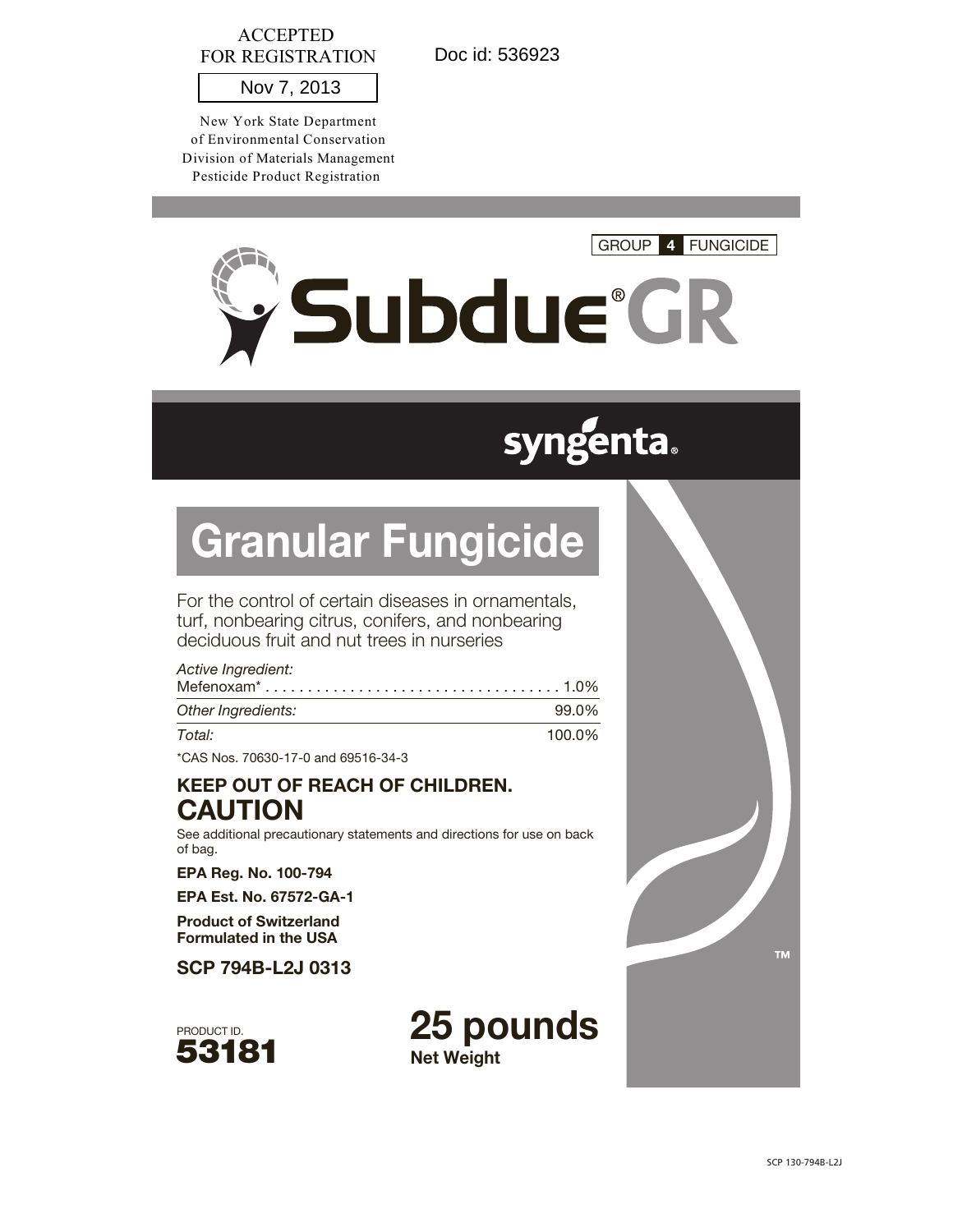| <b>FIRST AID</b>                                                                                                        |                                                                                                                                                                                                                                                |
|-------------------------------------------------------------------------------------------------------------------------|------------------------------------------------------------------------------------------------------------------------------------------------------------------------------------------------------------------------------------------------|
| If in eyes                                                                                                              | • Hold eye open and rinse slowly and gently with water for 15-20 minutes.<br>Remove contact lenses, if present, after the first 5 minutes, then continue rinsing<br>eye.<br>Call a poison control center or doctor for treatment advice.       |
| If inhaled                                                                                                              | • Move person to fresh air.<br>• If person is not breathing, call 911 or an ambulance, then give artificial respira-<br>tion, preferably mouth-to-mouth if possible.<br>• Call a poison control center or doctor for further treatment advice. |
| If on skin                                                                                                              | • Take off contaminated clothing.<br>• Rinse skin immediately with plenty of water for 15-20 minutes.<br>Call a poison control center or doctor for treatment advice.<br>$\bullet$                                                             |
| Have the product container or label with you when calling a poison control center or doctor, or<br>going for treatment. |                                                                                                                                                                                                                                                |
|                                                                                                                         | <b>HOT LINE NUMBER</b><br>For 24-Hour Medical Emergency Assistance (Human or Animal) or<br>Chemical Emergency Assistance (Spill, Leak, Fire, or Accident),<br>Call<br>1-800-888-8372                                                           |

# **PRECAUTIONARY STATEMENTS**

#### **Hazards to Humans and Domestic Animals**

#### **CAUTION**

Causes moderate eye irritation. Harmful if inhaled or absorbed through skin. Avoid contact with skin, eyes, or clothing. Avoid breathing dust.

#### **Personal Protective Equipment (PPE)**

**Applicators and other handlers must wear:**

- Long-sleeved shirt and long pants
- Chemical-resistant gloves made of any waterproof material
- Shoes plus socks

Follow manufacturer's instructions for cleaning/maintaining PPE. If no such instructions for washables exist, use detergent and hot water. Keep and wash PPE separately from other laundry.

#### **Engineering Control Statements**

When handlers use closed systems or enclosed cabs in a manner that meets the requirements listed in the Worker Protection Standard (WPS) for agricultural pesticides [40 CFR 170.240(d)(4-6)], the handler PPE requirements may be reduced or modified as specified in the WPS.

#### **User Safety Recommendations**

#### **Users should:**

- Wash hands before eating, drinking, chewing gum, using tobacco, or using the toilet.
- Remove clothing immediately if pesticide gets inside. Then wash thoroughly and put on clean clothing.
- Remove PPE immediately after handling this product. Wash the outside of gloves before removing. As soon as possible, wash thoroughly and change into clean clothing.

#### **Environmental Hazards**

Do not apply directly to water, to areas where surface water is present, or to intertidal areas below the mean high water mark. Do not contaminate water when disposing of equipment wash water.

#### **Groundwater Advisory Statement**

Mefenoxam is known to leach through soil into groundwater under certain conditions as a result of label use. This chemical may leach into groundwater if used in areas where soils are permeable, particularly where the water table is shallow.

# **CONDITIONS OF SALE AND LIMITATION OF WARRANTY AND LIABILITY**

**NOTICE:** Read the entire Directions for Use and Conditions of Sale and Limitation of Warranty and Liability before buying or using this product. If the terms are not acceptable, return the product at once, unopened, and the purchase price will be refunded.

The Directions for Use of this product must be followed carefully. It is impossible to eliminate all risks inherently associated with the use of this product. Crop injury, ineffectiveness or other unintended consequences may result because of such factors as manner of use or application, weather or crop conditions, presence of other materials or other influencing factors in the use of the product, which are beyond the control of SYNGENTA CROP PROTECTION, LLC or Seller. To the extent permitted by applicable law, Buyer and User agree to hold SYNGENTA and Seller harmless for any claims relating to such factors.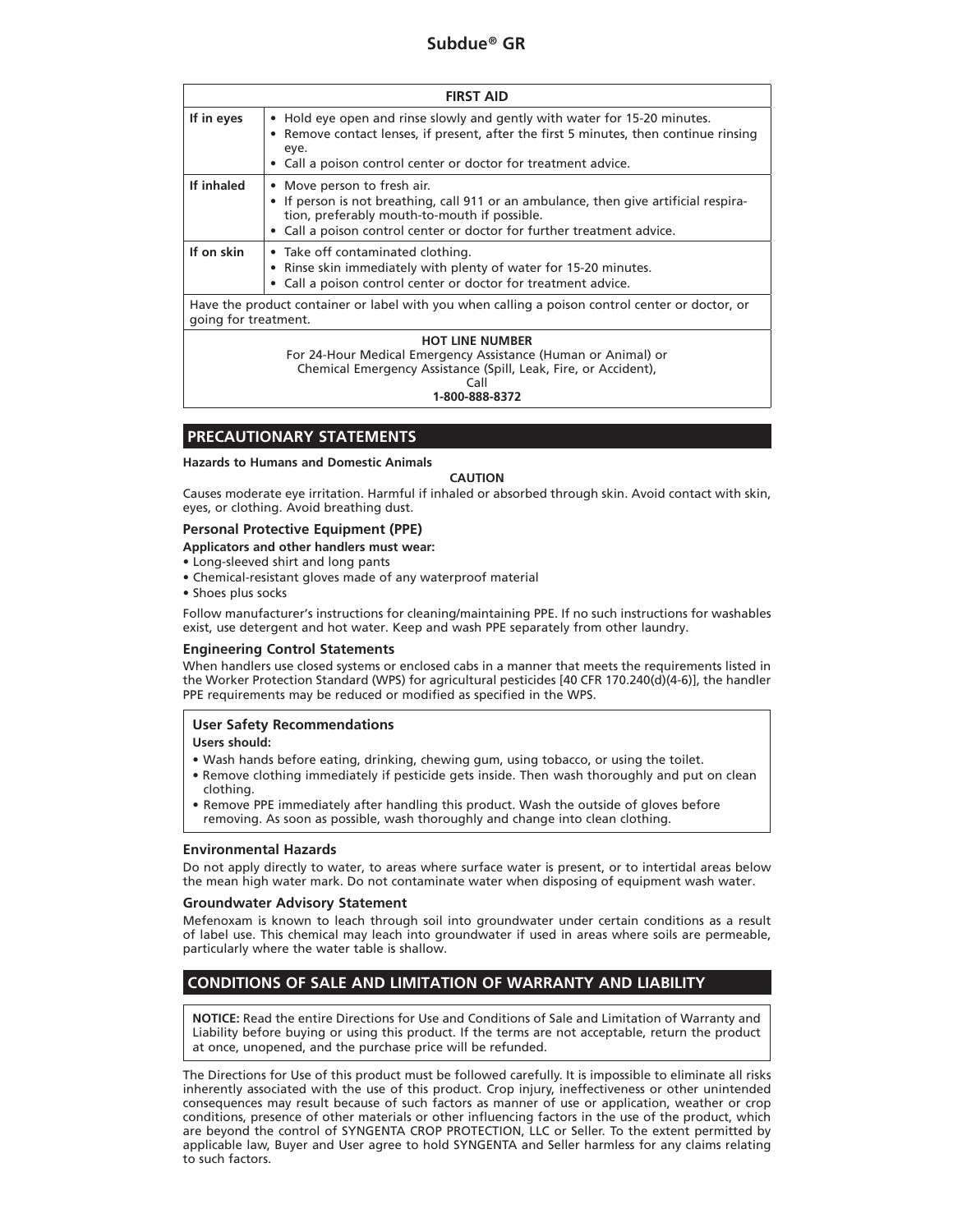# **Subdue® GR**

SYNGENTA warrants that this product conforms to the chemical description on the label and is reasonably fit for the purposes stated in the Directions for Use, subject to the inherent risks referred to above, when used in accordance with directions under normal use conditions. To the extent permitted by applicable law: (1) this warranty does not extend to the use of the product contrary to label instructions or under conditions not reasonably foreseeable to or beyond the control of Seller or SYNGENTA, and, (2) Buyer and User assume the risk of any such use. TO THE EXTENT PERMITTED BY APPLICABLE LAW, SYNGENTA MAKES NO WARRANTIES OF MERCHANTABILITY OR OF FITNESS FOR A PARTICULAR PURPOSE NOR ANY OTHER EXPRESS OR IMPLIED WARRANTY EXCEPT AS WARRANTED BY THIS LABEL.

To the extent permitted by applicable law, in no event shall SYNGENTA be liable for any incidental, consequential or special damages resulting from the use or handling of this product. **TO THE EXTENT PERMITTED BY APPLICABLE LAW, THE EXCLUSIVE REMEDY OF THE USER OR BUYER, AND THE EXCLUSIVE LIABILITY OF SYNGENTA AND SELLER FOR ANY AND ALL CLAIMS, LOSSES, INJURIES OR DAMAGES (INCLUDING CLAIMS BASED ON BREACH OF WARRANTY, CONTRACT, NEGLIGENCE, TORT, STRICT LIABILITY OR OTHERWISE) RESULTING FROM THE USE OR HANDLING OF THIS PRODUCT, SHALL BE THE RETURN OF THE PURCHASE PRICE OF THE PRODUCT OR, AT THE ELECTION OF SYNGENTA OR SELLER, THE REPLACEMENT OF THE PRODUCT.**

SYNGENTA and Seller offer this product, and Buyer and User accept it, subject to the foregoing Conditions of Sale and Limitation of Warranty and Liability, which may not be modified except by written agreement signed by a duly authorized representative of SYNGENTA.

# **DIRECTIONS FOR USE**

It is a violation of Federal law to use this product in a manner inconsistent with its labeling.

Subdue GR must be used only in accordance with the directions on this label or on EPA approved supplemental labeling.

#### **FAILURE TO FOLLOW THE DIRECTIONS FOR USE AND PRECAUTIONS ON THIS LABEL MAY RESULT IN POOR DISEASE CONTROL OR CROP INJURY.**

Do not apply this product in a way that will contact workers or other persons, either directly or through drift. Only protected handlers may be in the area during application. For any requirements specific to your State or Tribe, consult the agency responsible for pesticide regulation.

#### **AGRICULTURAL USE REQUIREMENTS**

Use this product only in accordance with its labeling and with the Worker Protection Standard, 40 CFR part 170. This Standard contains requirements for the protection of agricultural workers on farms, forests, nurseries, and greenhouses, and handlers of agricultural pesticides. It contains requirements for training, decontamination, and emergency assistance. It also contains specific instructions and exceptions pertaining to the statements on this label about personal protective equipment (PPE); notification to workers, and restricted-entry interval. The requirements in this box only apply to uses of this product that are covered by the Worker Protection Standard.

**Do not enter or allow worker entry into treated areas during the restricted-entry interval (REI) of 48 hours.** Exception: If the product is soil-incorporated, the Worker Protection Standard, under certain circumstances, allows workers to enter the treated area if there will be no contact with anything that has been treated.

PPE required for early entry to treated areas that is permitted under the Worker Protection Standard and that involves contact with anything that has been treated, such as plant, soil, or water is:

- Coveralls
- Chemical-resistant gloves made of any waterproof material
- Shoes plus socks

#### **NON-AGRICULTURAL USE REQUIREMENTS**

The requirements in this box apply to uses of this product that are NOT within the scope of the Worker Protection Standard for agricultural pesticides (40 CFR Part 170). The WPS applies when this product is used to produce agricultural plants on farms, forests, nurseries, or greenhouses.

**Do not enter or allow others to enter treated areas without protective clothing until dust has settled.**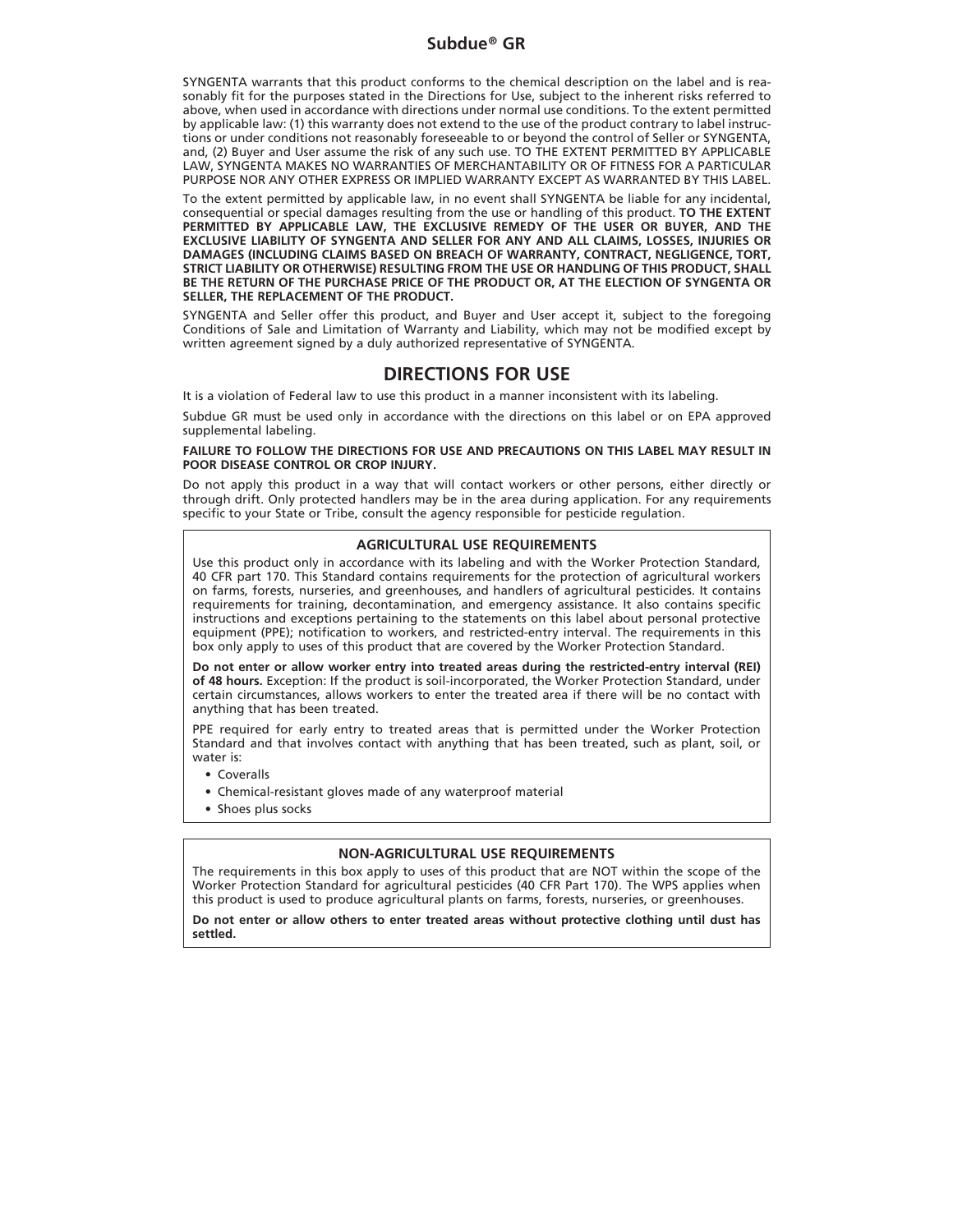#### **PRODUCT INFORMATION**

Subdue GR is a systemic fungicide for use in ornamentals; turf; nonbearing citrus grown in nurseries and as landscape plantings; conifers grown in nurseries and plantations, including Christmas trees; and nonbearing deciduous fruit and nut trees in nurseries.

**Resistance Management Recommendations:** Subdue GR is a systemic fungicide having a specific mode of action. Use of Subdue GR could result in development of insensitive strains of fungi. Development of insensitivity cannot be predicted. Consult with your State Agricultural Experiment Station or Extension Service Specialist for guidance and ways to control any possible Subdue GR insensitive strains of fungi which may occur.

The active ingredient in Subdue GR is mefenoxam, a Group 4 fungicide (phenylamide). Some disease pathogens are known to have developed resistance to fungicides used repeatedly for their control. To prevent the development of insensitive strains of fungi to mefenoxam/metalaxyl, apply Subdue GR in an alternation program with fungicides that are not in Group 4 and to which pathogen resistance has not developed. Do not make more than two sequential applications of Subdue GR before alternating with a non-Group 4 fungicide for soil-borne diseases. When Subdue GR is applied to control foliar diseases, alternate every other application with a non-Group 4 fungicide.

Maximum usage when applying both metalaxyl and mefenoxam containing products to the same crop within the same season: Do not apply more than the maximum seasonal total for the active ingredient as stated on the label of the product containing the lowest seasonal total on that crop.

#### **Calibration Instructions**

It is important to calibrate the granule applicator before use. Even after calibration, it is best to check the actual application rate under your operating conditions. Application rates can vary due to changing moisture conditions, equipment wear, normal variation in product bulk density, and particle size distribution.

Generally, calibrating a granule applicator can be done by following these simple steps:

- 1. Mark off a known area, usually 1,000 sq. ft.
- 2. At normal walking speed, simulate an application over the 1,000 sq. ft. area and record the time taken to accomplish this.
- 3. Fill the applicator hopper with product. Set the applicator meter at a random setting.
- 4. Operate the applicator for the amount of time obtained in step 2 and collect the output of granules in a plastic bag, catch pans, or other collection device.
- 5. Weigh the granules collected in ounces and compare this weight with the required application rate in ounces per 1,000 sq. ft. from the product label. Repeat steps 1-4 until the correct meter setting is found that will deliver the required application rate.

#### **Application Instructions**

For banded applications, calculate the amount of Subdue GR needed as follows:

| band width in inches | broadcast rate | $=$ | amount needed |
|----------------------|----------------|-----|---------------|
| row width in inches  | per acre       |     | per acre      |

# **ORNAMENTALS**

Subdue GR is a systemic fungicide that controls diseases caused by downy mildew fungi and dampingoff, root and stem diseases caused by Pythium and Phytophthora *spp*. Apply Subdue GR to ornamentals grown in greenhouses, lath and shade-houses, outdoor field and container nurseries (including non-bearing fruit and nut trees), conifer plantations, interiorscapes and in commercial and residential landscapes. Apply Subdue GR as a soil surface application or as a pre-potting growing media incorporation treatment at the time of seeding and transplanting.

**Soil and Growing Media Surface Application:** When applying Subdue GR to the soil surface, irrigate with enough water to completely wet the root zone after application. Do not exceed specified rates or apply more frequently than directed, or plant injury may occur.

**Growing Media Incorporation Treatment: When incorporating Subdue GR into growing media, the mix should be dry and free of lumps to ensure thorough mixing of the granules throughout the media. When making subsequent applications at designated intervals, other registered Subdue formulations may be applied. Refer to the respective product label for rates, precautions, and limitations relative to its use.**

**Rate Selection: Within a rate range given for a specific group of ornamentals, use lower rates for young plants with shorter crop production times and higher rates for plants with longer crop production times. Under severe disease conditions, use the highest rate and the shortest reapplication interval.**

**Notice to User:** Due to the large number of species and varieties of ornamentals and nursery plants, it is impossible to test every one for tolerance to Subdue GR. Neither the manufacturer nor the seller has determined whether or not Subdue GR can be used safely on ornamentals and nursery plants not specified on this label. The professional user should determine if Subdue GR can be used safely prior to commercial use. In a small area, test the specified rates for a particular group of unlabeled plants, i.e., foliage plants, bedding plants, etc., for plant tolerance prior to widespread use.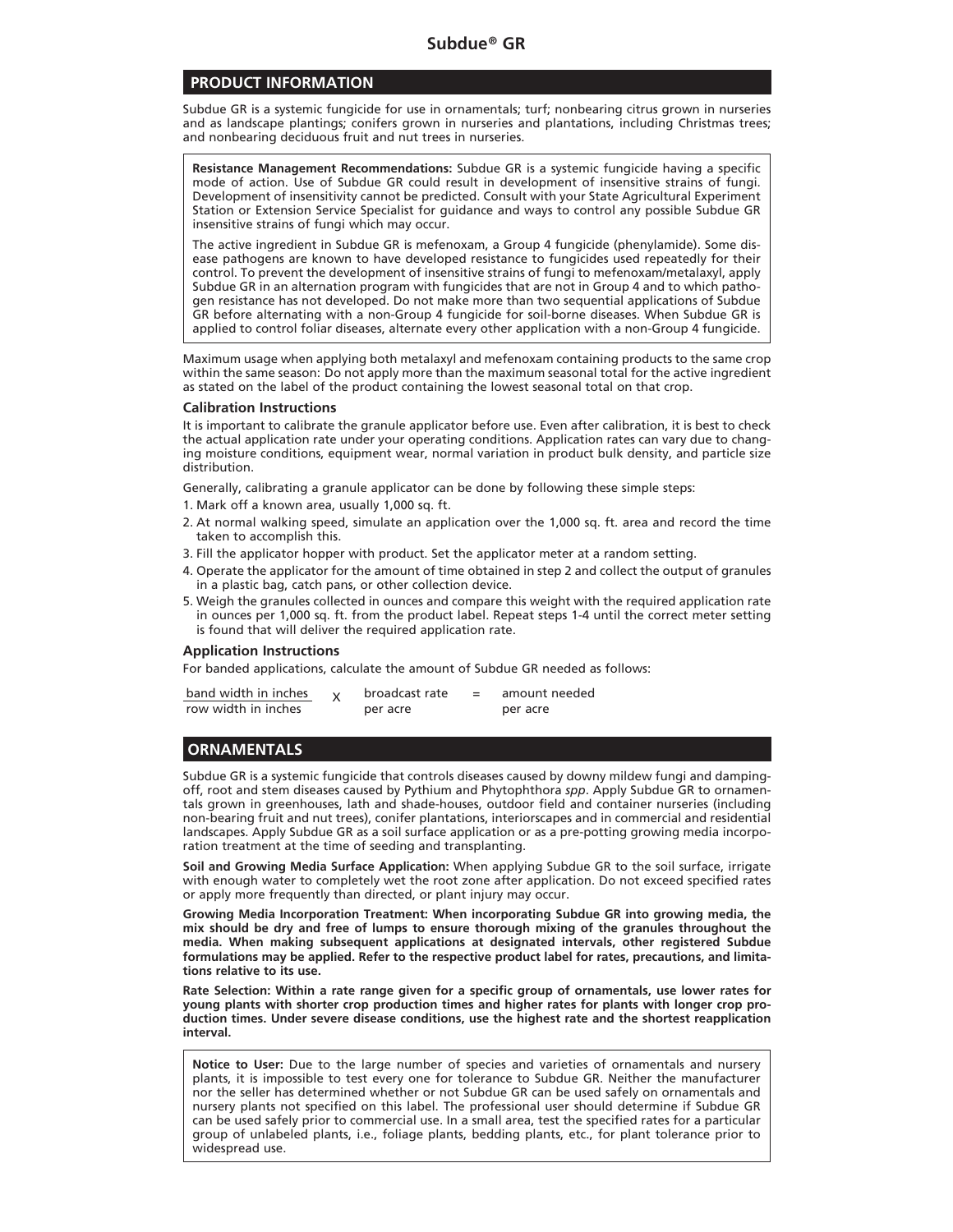# **Subdue® GR**

| <b>Foliage Plants</b><br>Aglaonema<br>Aphelandra<br>Dieffenbachia<br>Peperomia<br>Philodendron*<br>Pothos<br>Schefflera<br>Sedum<br>Sempervivum<br>Zygocactus                                                                                                                                                                                                      | Soil or Growing Media Surface Application: Distribute 8-40 oz. uniformly<br>over 1,000 sq. ft. of bed or bench area. Irrigate with enough water to<br>thoroughly wet the root zone after application. Repeat applications at 2<br>to 3-month intervals, if necessary.<br>*On Philodendron, use 12-60 oz./1,000 sq. ft.<br>Precaution: To minimize the potential for injury to Pothos, do not use<br>more than 22 oz./1,000 sq. ft. and do not apply more frequently than<br>once every 3 months.<br>Growing Media Incorporation Treatment: Apply to growing media mix<br>just before planting. Mix only enough for current use. Do not store.<br>Thoroughly mix 1.6-8 oz./cu. yd. in growing media. After transplanting,<br>irrigate with sufficient water to thoroughly wet the root zone. After<br>a 2 to 3-month interval, Subdue GR may be reapplied as a soil surface<br>application. |
|--------------------------------------------------------------------------------------------------------------------------------------------------------------------------------------------------------------------------------------------------------------------------------------------------------------------------------------------------------------------|--------------------------------------------------------------------------------------------------------------------------------------------------------------------------------------------------------------------------------------------------------------------------------------------------------------------------------------------------------------------------------------------------------------------------------------------------------------------------------------------------------------------------------------------------------------------------------------------------------------------------------------------------------------------------------------------------------------------------------------------------------------------------------------------------------------------------------------------------------------------------------------------|
| <b>Bedding Plants</b><br>Ageratum<br>Algerian ivy<br>Artemisia<br>Aster<br>Begonia<br>Caladium<br>Carnation<br>Chrysanthemum<br>Coleus<br>Daisy<br>English ivy<br>Foxglove<br>Gaillardia<br>Geranium<br>Impatiens<br>Marigold<br>Pansy<br>Petunia<br>Phlox<br>Pinks<br>Primrose<br><b>Prostrate Rosemary</b><br>Salvia<br>Snapdragon<br>Verbena<br>Vinca<br>Zinnia | Soil or Growing Media Surface Application: Uniformly apply 6-30<br>oz. to 1,000 sq. ft. of bed area. For control of downy mildew use 30<br>oz./1,000 sq. ft. Irrigate with enough water to thoroughly wet soil after<br>application. Repeat applications at 1 to 2-month intervals, if necessary.<br>Do not apply rates of 22 oz./1,000 sq. ft. more than once every 6 weeks.<br>Growing Media Incorporation Treatment: Apply to growing media mix<br>just before planting. Mix only enough for current use. Do not store.<br>Thoroughly mix 1.6-8 oz./cu. yd. in growing media. After transplanting,<br>irrigate with sufficient water to thoroughly wet the root zone. Subdue<br>GR may be reapplied after 6-8 weeks as a soil surface application.                                                                                                                                      |
| <b>Flowers</b><br>African violet<br>Anthurium<br>Baby's breath<br>Carnation<br>Chrysanthemum<br>Columbine<br>Delphinium<br>Easter lily<br>Geranium<br>Gloxinia<br>Poinsettia<br>Rose                                                                                                                                                                               | Soil or Growing Media Surface Application: Uniformly apply 12-60<br>oz./1,000 sq. ft. Repeat application at 1 to 2-month intervals, if necessary.<br>Irrigate with enough water to thoroughly wet soil after application. Do<br>not apply rates of 37 oz. more often than every 6 weeks.<br>Precaution: Do not apply more than 30 oz./1,000 sq. ft. to Easter lilies<br>and only make one at-planting application.<br>Growing Media Incorporation Treatment: Apply to growing media mix<br>just before planting. Mix only enough for current use. Do not store.<br>Thoroughly add 1.6-8 oz./cu. yd. in growing media. After transplanting,<br>irrigate with sufficient water to thoroughly wet the root zone. Subdue<br>GR may be reapplied after 6-8 weeks as a soil surface application.<br>Precaution: Do not use a pre-potting growing media mix application in<br>Easter lilies.      |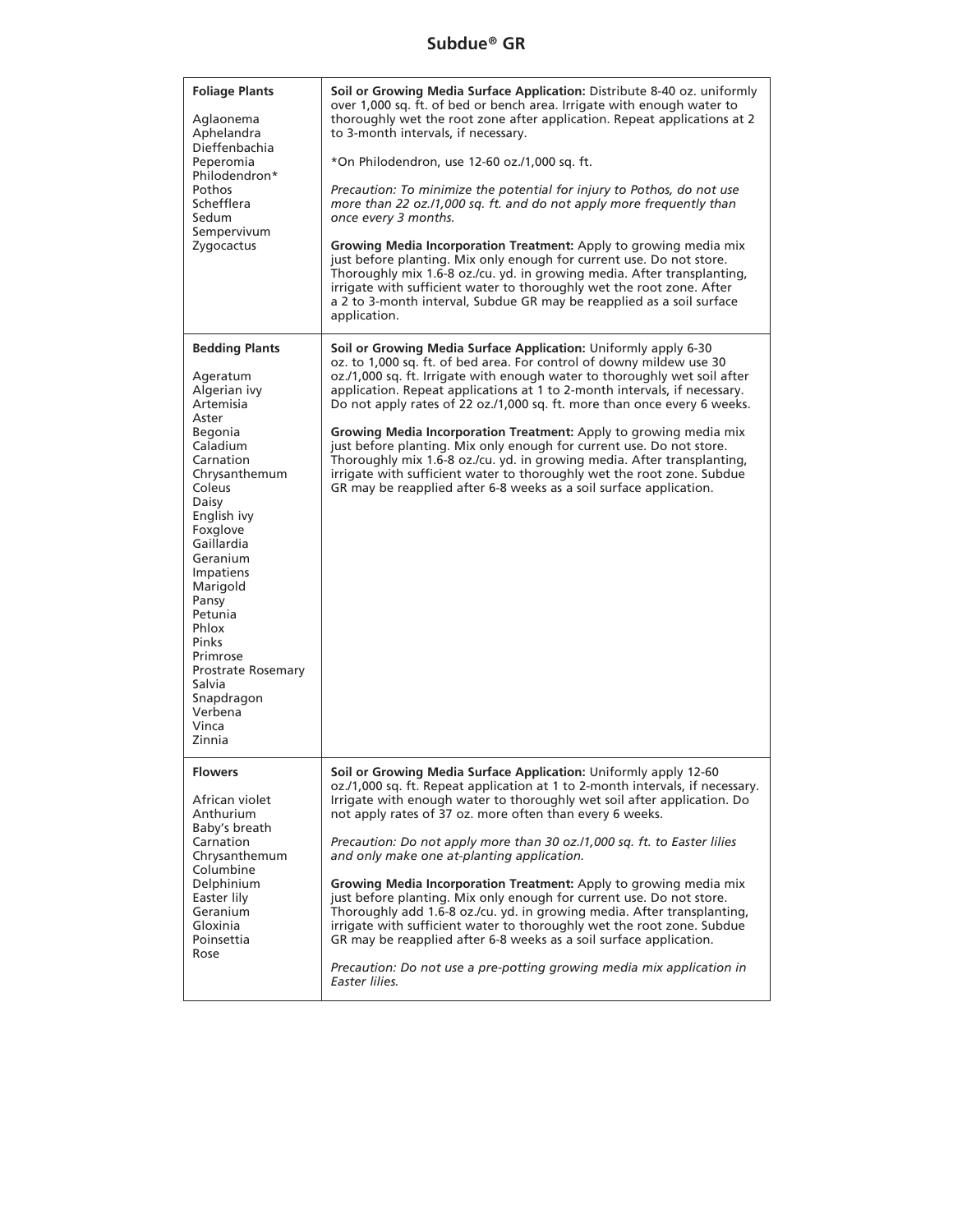| <b>Azaleas</b>                                                                                                                                                                                                                                                                                                            | Soil or Growing Media Surface Application: Uniformly apply 14.8-75 oz./<br>1,000 sq. ft. of bed area. Irrigate with enough water to thoroughly wet<br>the soil after application. Repeat applications at 2 to 4-month intervals,<br>if necessary.                                                                                                                                                                                                                                                                                                                                                                                                                                                                              |
|---------------------------------------------------------------------------------------------------------------------------------------------------------------------------------------------------------------------------------------------------------------------------------------------------------------------------|--------------------------------------------------------------------------------------------------------------------------------------------------------------------------------------------------------------------------------------------------------------------------------------------------------------------------------------------------------------------------------------------------------------------------------------------------------------------------------------------------------------------------------------------------------------------------------------------------------------------------------------------------------------------------------------------------------------------------------|
|                                                                                                                                                                                                                                                                                                                           | Growing Media Incorporation Treatment: Apply to growing media mix<br>just before planting. Mix only enough for current use. Do not store.<br>Thoroughly mix 1.6-10 oz./cu. yd. in growing media. After transplanting,<br>irrigate with sufficient water to thoroughly wet the root zone. After<br>a 2 to 4-month interval, Subdue GR may be reapplied as a soil surface<br>application.                                                                                                                                                                                                                                                                                                                                        |
|                                                                                                                                                                                                                                                                                                                           | Precautions: (1) To minimize the potential for injury to azaleas, do not<br>apply repeat applications at rates greater than 75 oz./1,000 sq. ft. at<br>application intervals less than every 3 months, and do not exceed a total<br>of 125 oz./1,000 sq. ft. in six months. (2) Use the lower rate for "Coral<br>Bell" variety.                                                                                                                                                                                                                                                                                                                                                                                                |
| <b>Woody Ornamentals</b><br><b>Other Than Azaleas</b><br>Aucuba japonica<br>Arborvitae<br>Boxwood<br>Ceanothus<br>Cotoneaster<br>Dogwood<br>Ficus<br>"Halls" Honeysuckle<br><b>Ilex</b><br>Juniperus spp.<br>Photinia<br>Pieris japonica<br>Pinus spp.<br>Pittosporum<br>Rhododendron<br>White cedar<br>White pine<br>Yew | Soil and Growing Media Surface Application: Uniformly apply 26-125<br>oz./1,000 sq. ft. Irrigate with enough water to thoroughly wet the<br>soil after application. Repeat applications at 2 to 3-month intervals, if<br>necessary. Do not apply rates greater than 100 oz./1,000 sq. ft. more<br>frequently than every 10 weeks.<br>Growing Media Incorporation Treatment: Apply to growing media<br>mix just before planting. Mix only enough for current use. Do not<br>store. Thoroughly mix 1.6-12.5 oz./cu. yd. in growing media. After<br>transplanting, irrigate with sufficient water to thoroughly wet the root<br>zone. After a 2 to 3-month interval, Subdue GR may be reapplied as a<br>soil surface application. |

# **CITRUS IN NURSERIES (NONBEARING)**

Use Subdue GR on nonbearing citrus for control of citrus foot rot, root rot, and trunk canker caused by *Phytophthora* spp. Apply to the soil surface as a broadcast application under the canopy of the trees. For best efficacy, 1/2 inch of irrigation or rainfall is required within 24 hours after application. For banded applications, use the formula in the Product Information section of the label to calculate the amount of Subdue GR needed per acre of trees.

Make the first application of Subdue GR at the time of planting and make 2 additional applications at 3-month intervals throughout the growing season. Apply 200 lbs./A as a soil surface application broadcast or banded to the seedbeds, liners, or bedded stock. For banded applications, use a band wide enough to cover the root systems of the plants. Calculate the amount of Subdue GR needed for a banded treatment by using the formula in the **Product Information** section of the label.

**Note:** Do not use in greenhouse citrus nursery stock intended for commercial fruit production.

# **CONIFERS IN NURSERIES AND PLANTATIONS (INCLUDING CHRISTMAS TREES)**

Subdue GR provides control of Phytophthora root rot of conifers. For best efficacy, 1/2 inch of irrigation or rainfall is required within 24 hours after application.

| Seedbeds and    | Soil Surface Application: Uniformly apply 6-30 lbs./A (2.2-11 oz./1,000 sq. ft.) in                                       |
|-----------------|---------------------------------------------------------------------------------------------------------------------------|
| Plug-Plantings  | the spring and again in the fall.                                                                                         |
| 2-0 Transplants | Soil Surface Application: Uniformly apply 12-60 lbs./A (4.4-22 oz./1,000 sq. ft.)<br>in the spring and again in the fall. |

#### **Conifers in Plantations**

Use of Subdue GR will aid in the control of Phytophthora root rot when used in conjunction with good cultural practices. The use of Subdue GR will not overcome poor management practices such as planting on sites that are prone to flooding or are poorly drained. Subdue GR fungicide will not revitalize trees showing moderate to severe disease symptoms.

Soil Surface Application: Apply 50-250 lbs. of Subdue GR per acre (1.25-5.75 lbs./1,000 sq. ft.) to the soil surface. Applications should be made in early spring before growth starts and in the fall before the ground freezes. Calculate the amount of Subdue GR needed for a banded treatment by using the formula in the **Product Information** section of the label.